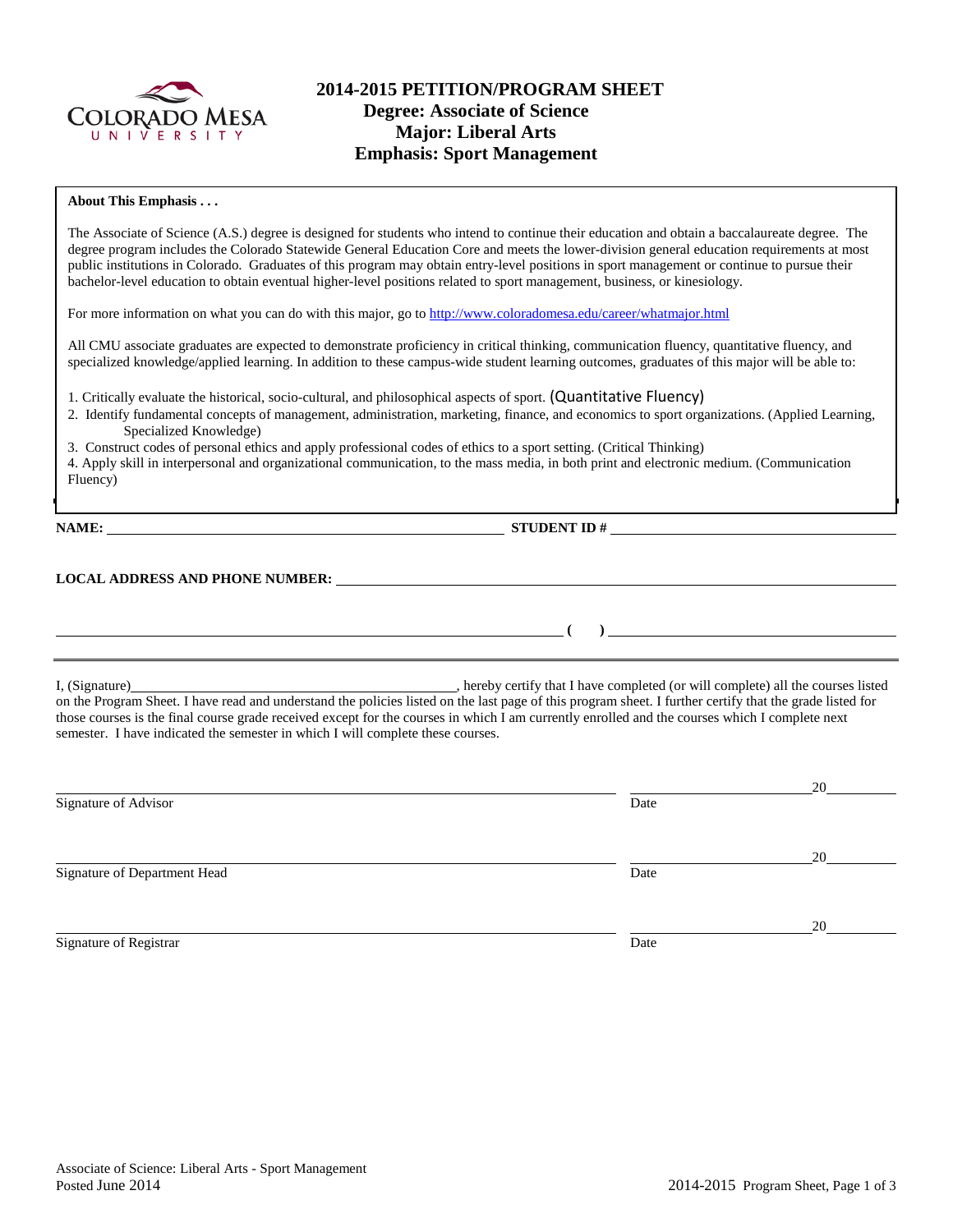Degree Requirements:

- 60 semester hours total ( A minimum of 16 taken at CMU in no fewer than two semesters)
- 2.00 cumulative GPA or higher in all CMU coursework
- 2.00 cumulative GPA or higher in area of emphasis
- Pre-collegiate courses (usually numbered below 100) cannot be used for graduation.
- A student must follow the CMU graduation requirements either from 1) the program sheet for the major in effect at the time the student officially declares a major; or 2) a program sheet for the major approved for a year subsequent to the year during which th student officially declares the major and is approved for the stude by the department head. Because a program may have requirements specific to the degree, the student should check with the faculty advisor for additional criteria. It is the student's responsibility to be aware of, and follow, all requirements for the degree being pursued. Any exceptions or substitutions must be approved by the student's faculty advisor and Department Head.
- When filling out the program sheet a course can be used only one
- See the "Undergraduate Graduation Requirements" in the catalog for additional graduation information.

**GENERAL EDUCATION REQUIREMENTS** (31 semester hours) see the current catalog for a list of courses that fulfill the requirements below. If a course is on the general education list of options and a requirement for your major, you must use it to fulfill the major requirement and make a different selection within the general education requirement.

| Course No Title                                                          |   | Sem.hrs Grade Term/Trns |  |
|--------------------------------------------------------------------------|---|-------------------------|--|
| <b>English</b> (6 semester hours, must receive a grade of "C" or better) |   |                         |  |
| <b>ENGL 111 English Composition</b>                                      |   |                         |  |
| <b>ENGL 112 English Composition</b>                                      | 3 |                         |  |
|                                                                          |   |                         |  |

**Math:** MATH 113 **or higher** (3 semester hours, must receive a grade of "C" or better)

MATH 113 College Algebra 4\* \*3 credits apply to the General Ed requirements and 1 credit applies to elective credit

\_\_\_\_\_\_ \_\_\_\_ \_\_\_\_\_\_\_\_\_\_\_\_\_\_\_\_\_\_\_\_\_\_\_\_ \_\_\_\_ \_\_\_\_\_ \_\_\_\_\_\_\_\_

**Humanities** (3 semester hours)

| Course No Title                                                                 |   | Sem.hrs Grade Term/Trns |
|---------------------------------------------------------------------------------|---|-------------------------|
| <b>Social and Behavioral Sciences (6 semester hours)</b>                        |   |                         |
| <b>Natural Sciences</b> (7 semester hours, one course must include a lab)       |   |                         |
|                                                                                 |   |                         |
| <b>History:</b> (3 semester hours)<br><b>HIST</b>                               | 3 |                         |
| <b>Fine Arts</b> (3 semester hours)                                             |   |                         |
| <b>OTHER LOWER DIVISION REQUIRMENTS (5 semester hours)</b>                      |   |                         |
| <b>Kinesiology</b> (2 semester hours)<br>KINE 100 Health and Wellness<br>KINA 1 |   |                         |

**Applied Studies** (3 semester hours)

# **SPORT MANAGEMENT EMPHASIS REQUIREMENTS**

\_\_\_\_\_\_ \_\_\_\_ \_\_\_\_\_\_\_\_\_\_\_\_\_\_\_\_\_\_\_\_\_\_\_\_ \_\_\_\_ \_\_\_\_\_ \_\_\_\_\_\_\_\_

(18 Semester Hours)

### **Business and Kinesiology Courses**

| <b>CISB 101</b> | <b>Business Information</b>         |               |  |
|-----------------|-------------------------------------|---------------|--|
|                 | Technology                          | 3             |  |
| <b>KINE 200</b> | History and Philosophy of           |               |  |
|                 | Sport and P.E.                      | 3             |  |
| <b>KINE 205</b> | Introduction to Sport               |               |  |
|                 | Management                          | 3             |  |
| <b>MANG 201</b> | Principles of Management            |               |  |
| <b>MARK 231</b> | Principles of Marketing             | 3             |  |
| <b>ECON 201</b> | Principles of Macroeconomics        | $\mathcal{R}$ |  |
|                 | <b>Electives</b> (6 semester hours) |               |  |
|                 | *MATH 113 College Algebra           |               |  |
|                 |                                     |               |  |
|                 |                                     |               |  |
|                 |                                     |               |  |